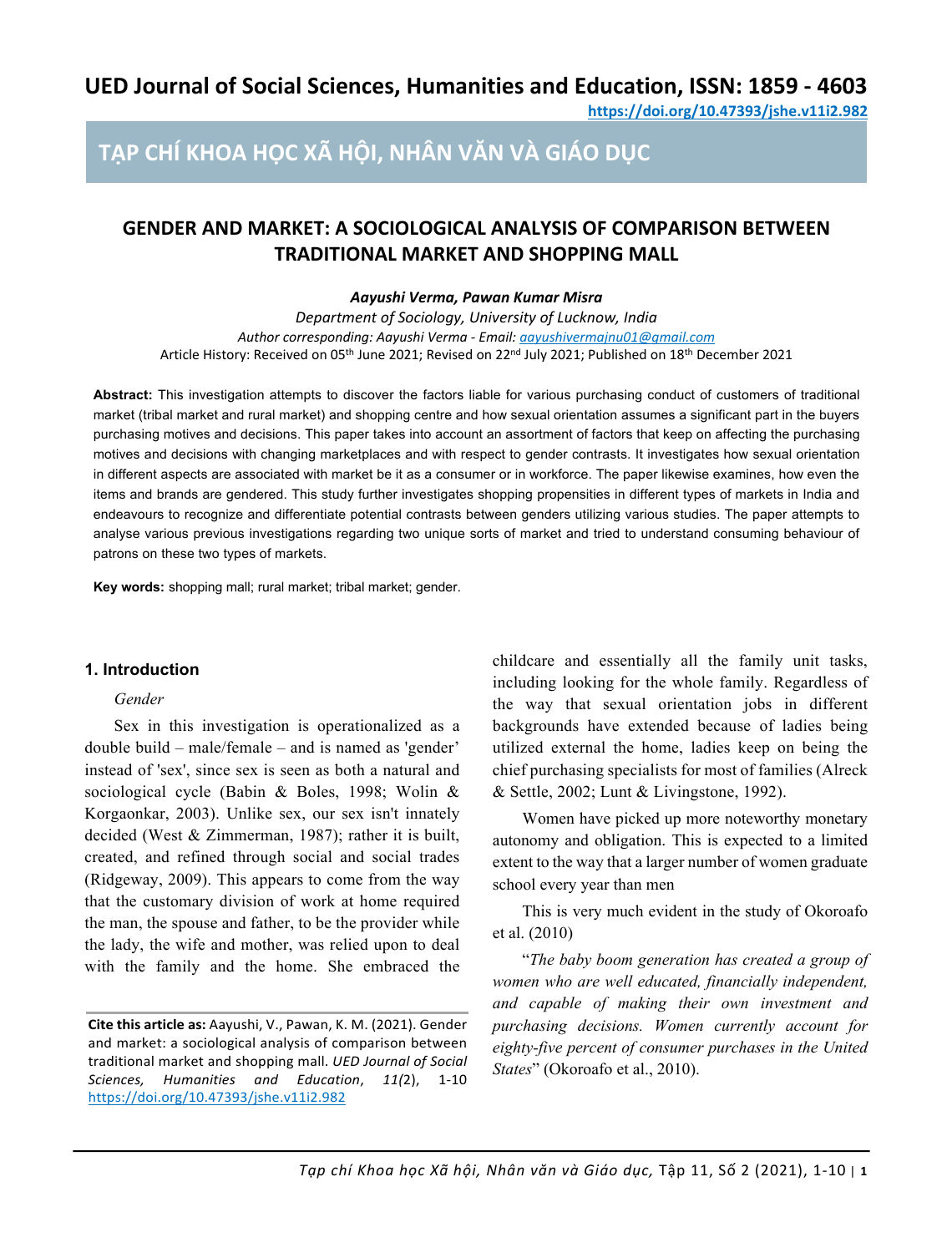Further in the study of Heermann (2010) it was found that A dominant part of choices made by men are for themselves while a lion's share of choices for ladies are about others. A lady commonly settles on monetary choices for herself, her better half, her kids, and even her folks.

# *Tribal Market*

Tribal market, otherwise called haats (in some places in India), are held in better places every day. Tribal individuals bring distinctive farming items or woods produce *char chironji, harra, bahera, Amla, Aam, Bhilma, Roots, Muhlaien leaf, Mushroom* and so forth to the market for sell or trade to get other basic things. Many clans individuals from various towns, each represent considerable authority in an alternate specialty or ability, combine in one spot to exchange their products. Cash just started being utilized a couple of years back. Before that, one resident may attempt to utilize the splendid fluorescent saris her clan had some expertise in making, to deal for sacks of *mahuwa* blossoms that filled in plenitude in another town and were utilized to mix nearby alcohol. Another resident may take some ringer metalwork, made in his town utilizing the extremely old method of wax-string trim, and attempt to trade it with another town's nearby delicacy (*Excerpts from BBC*)

Some western researchers like Franz Boas, Richard Thurnwald and Malinowski characterized crude financial aspects. Their investigation predominantly dependent on financial inspiration as shared pieces of social cycle that keep up solidarity in the presence of social request and create friendly correspondence. Boas' ethnographic investigations of the Eskimos (1888), Kwakiutl Indians (1897), and the North-western clans of Canada (1898) had a powerful effect upon the genuine researchers who enquired into the crude idea of 'market less' economy. They were not keen on benefit, yet they were surely aware of social and ecological variables which added to their solidarity. Individuals were allowed to practice their decision inside public edge and their normal conduct didn't conflict with their social fortitude (Boas, 1941).

Echoing with Boas, Karl Polyani's '*Principle of reciprocity'* is exceptionally able to comprehend model of tribal market, which infers that individual created such merchandise and ventures for which they were most appropriate and imparted them to everyone around them.

This was responded by the others. There was an implicit arrangement that all would create what they could do best and commonly make all things equal. The inspiration to create and share was not close to home benefit, but rather dread of social disdain, segregation, and loss of social eminence and standing.

The market assumes a vital job in the public activity of the individuals. It is where people from various different backgrounds accumulate and some of the time for financial reasons. The market can be utilized viably for trading social thoughts and furthermore for monetary steadiness of the individuals. The trading of thoughts might be utilized for learning improved logical techniques for creation and dispersion just as appropriate utilization of assets and markets.

Not just market is utilized for monetary and social yet additionally utilized for diversion purposes. In bastar (a place in India), Market days are at times concluded with the peak of cockfighting. It is an uncouth display – the cockerels have snared edges lashed to their paws and are then urged to battle until the very end – in a real sense. Yet, it is still inconceivably well known, as local people, generally men it appears, bet not immaterial measures of cash on the fowl they think will endure. Going to cockfight was is likewise firmly connected with their social pecking order or status (Chakraborty, 2018).

# *Rural Market*

The National Sample Survey Organization (NSSO) characterizes rural business sectors as those territories with less than 5,000 occupants, a populace thickness under 400 individuals for each square kilometer and in any event 75 percent of the male working populace utilized as agriculturists. Country markets are as old as India itself. However, the conventional rustic market offered approach to present day market with the beginning of advancement, privatization and globalization of Indian economy in the most recent decade of twentieth century.

After autonomy and till 1960, rural India acted like an independent town economy. The makers and purchasers were in closeness. Barring few items from distant spots with the beginning of green revolution in 1960, the country market saw the power of Agri information sources and yield administration. It proceeded till 1990, the start of advancement,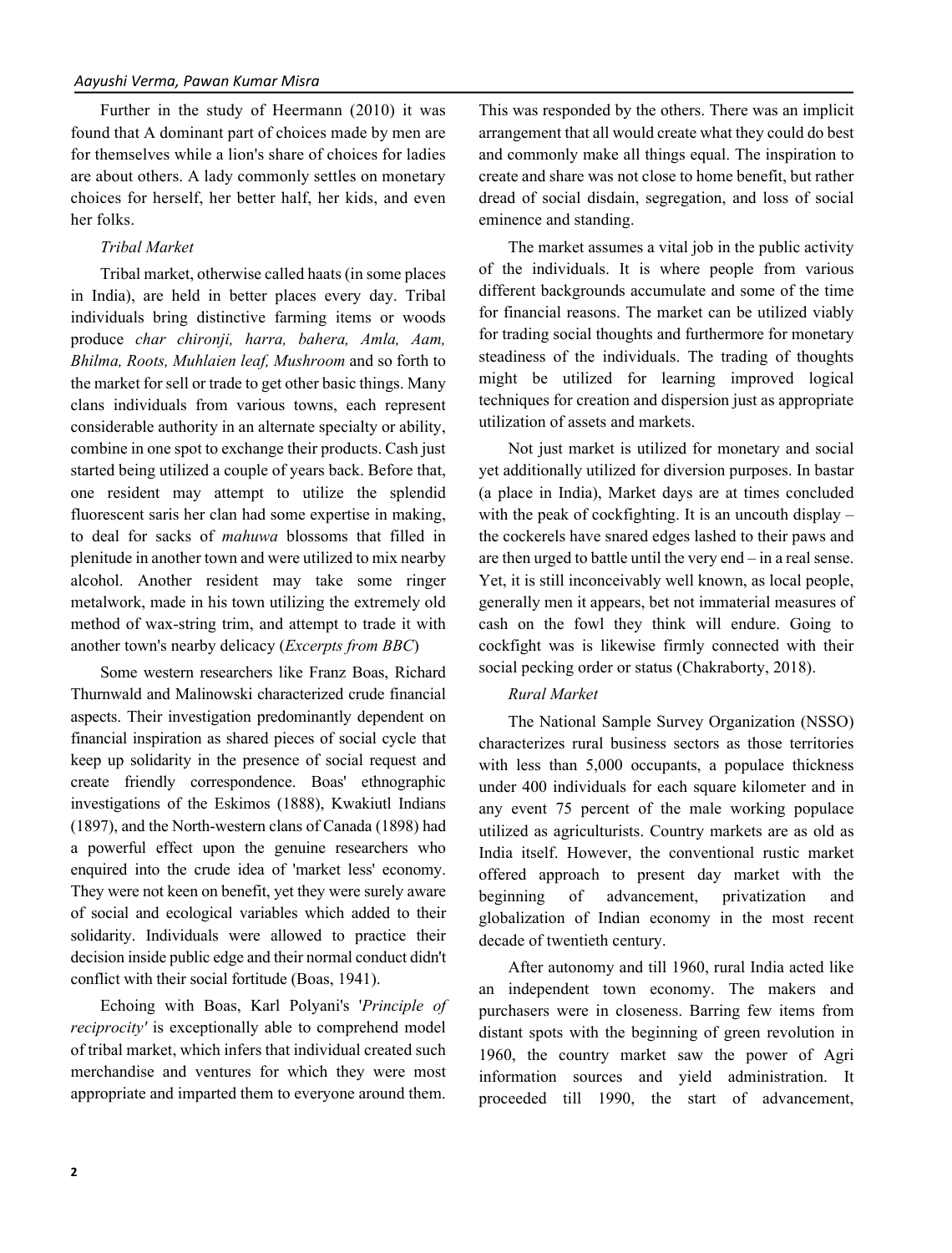privatization and globalization. It opened rural market to products and enterprises from distant spots. The necessities and needs of provincial purchasers got affected with worldwide customers.

Rural marketing is an evolving concept, and as this economy has undiscovered potential, advertisers discovered this open door late. Purkayastha (2019) argued that The provincial market in Indian economy creates practically the greater part of the nation pay. Rural customers are enthusiastic about branded merchandise these days, so the market size for items and administrations appears to have blossomed. The weekly market were significant centre of exchange and trade of past. They positioned close to discount exchange focuses. The country people used to buy their everyday necessities of articles from these weekly markets.

Moving ahead Purkayastha (2019) also found that the rural market serves an assortment of social capacities for which it tends to be considered as a social establishment. The market fills in as meeting place for the individuals of both, close and inaccessible towns. It gives ample occasion to tattling, delight and conversation on any theme. Regularly the senior individuals examine social, political and strict issues of their towns in the tea slows down and pass on messages to the next in residents going to the market.

The rural market serves an assortment of social capacities for which it very well may be considered as a social establishment. The market fills in as meeting place for the individuals of both, close and inaccessible towns. It gives abundant occasion to tattling, happiness and conversation on any point. Ordinarily the senior individuals examine social, political, and strict issues of their towns in the tea stalls and pass on messages to the next in locals going to the market.

Rural market and tribal market are very much similar in structure and function, the only difference prevails is ethnicity.

#### *Shopping Mall*

In India shopping malls is best defined by International council of shopping centre (2004) as cited by Pitt & Musa (2009)

"*Shopping mall is the most common design for regional and super-regional centres. The walkway of* 

*'mall' is typically enclosed, climate-controlled and lighted, flanked on one or both side by storefronts and entrances. On-site parking, usually provided around the perimeter of the centre, may be surfaced or structured*" (Pitt & Musa, 2009).

Shopping mall in contrast to rural and tribal market, is the world of hyperreality. The hyper-reality is a term mentioned by Baudrillard, Baudrillard in logical inconsistency to Marxists contends that society has moved away from being upon creation and being formed by the financial powers associated with trading material great. The purchasing and selling of material merchandise has now been supplanted by the purchasing and selling of signs(brand). Baudrillard utilized instances of Disneyland to show the idea of hyperreality.

Hidayat,(2012) (as cited by Awalia (2017)) argues hyperreality 'as a form of societal change the boundaries of reality disappearance of signs and symbols in consumption practices' (pg 76)

This study tries to understand Shopping malls within the above-mentioned framework.

# **2. Methodology**

This paper covers review of 35 published articles in leading academic journals specialising in consumption behaviour of two binary contrast, male and female. Different articles are taken into consideration mainly focussing on three types of consumption space i.e., shopping mall, rural market, and tribal market. These articles are categorised under three categories. Further in this study a comparative framework has been developed among these three types of market.

## **3. Review of Literature**

#### *Shopping Motives*

The ORG Survey (2011) (as referred to by Jha (2013)) showed that the significant things which represented around 45-50 percent of the rural market were washing powders, cleaning materials, toiletries and food and drink. But the study likewise saw that the development rate was critical in specific things like beautifying agents and toiletries over the time of five years. The development rate saw on account of cosmetics demonstrated that the rural ladies were not lingering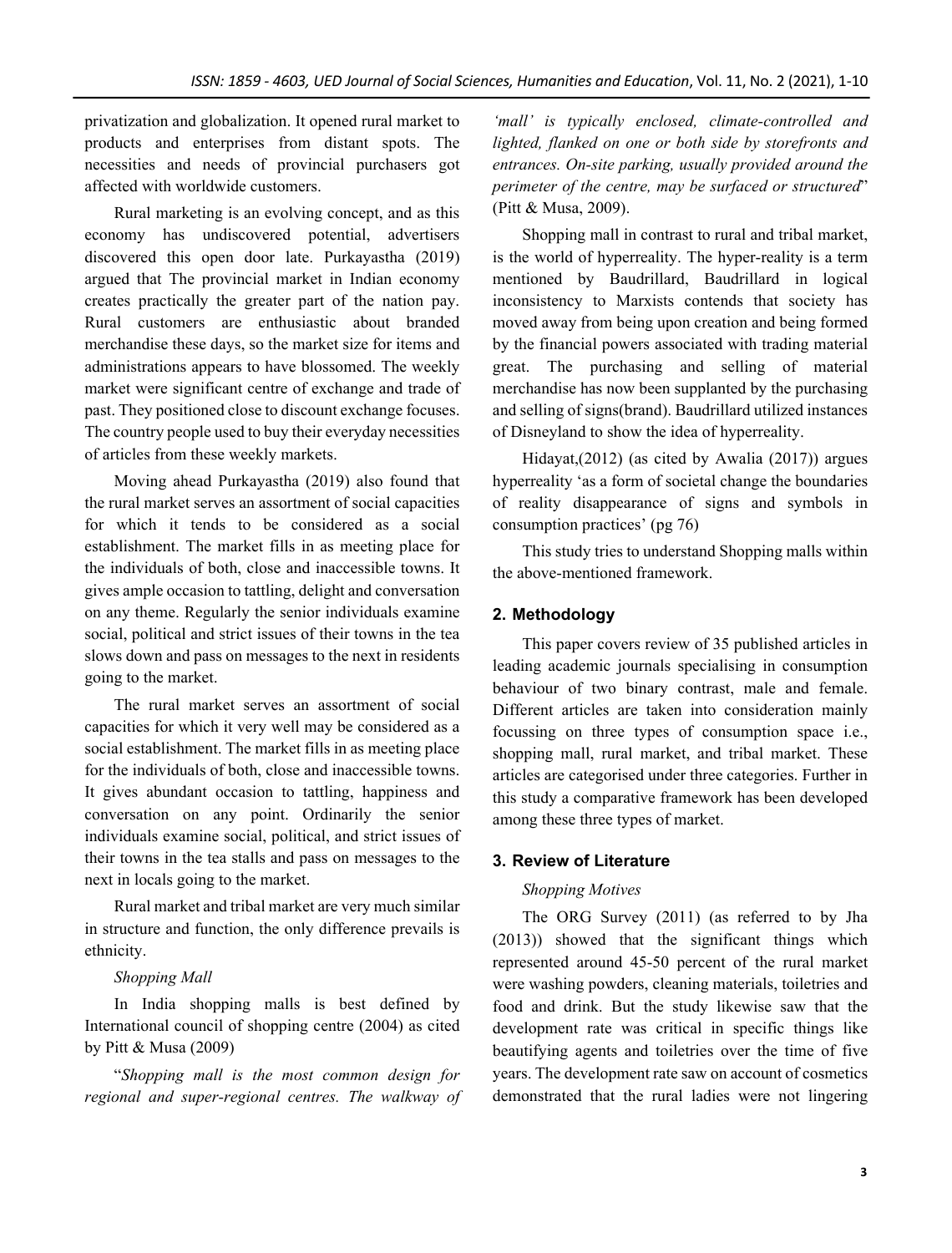behind their metropolitan partners. It likewise makes reference to that numerous rural customers in rural territories do not have biases which make their metropolitan partners impervious to change. With the expansion in number of individual and family units in towns, interest for family unit things expanded.

Further discussing the ladies in shopping centre, Research demonstrates that ladies discover shopping and purchasing additionally fulfilling or pleasurable, as well as less disappointing or aggravating than do men. They have more uplifting mentality towards perusing, social communication, partner purchasing with leisure. Men simultaneously will in general be negative towards shopping; they consider purchasing to be work and they need to accomplish this task with least of time and exertion (Campbell, 1997; Dholakia, 1999; Reid & Brown, 1996). Repeating with these investigations Haiyan & Jasper (2004) found that the men and women visit shopping centre principally for shopping. Contrasted with ladies, men are bound to visit a shopping centre for looking at new and innovative items and to get ideas. Men are bound to eat more in shopping centre than ladies. Sporadically, ladies go to the shopping centre for explicit administrations, for example, nail parlour or boutique or to partake in shopping centre sponsored administrations.

In terms of tribal women, it was found in few studies that they are more concerned about their basic needs. Not much has been found in context of tribal women as consumers

#### *Consumer Behaviour*

Men and women generally differ in their approach and buying choices in an unexpected way. Baker (2012) (as cited by Kraft  $&$  Weber (2012)) argues that the thing that the changes in consumer behaviour is because of the fact that men and women expect different things out of a purchasing choice. Women hope to fulfil long haul needs and wants while men are more limited and take a look at fulfilling quick or transient requirements and needs.

Women want to shop at a casual pace when they really go to a store. Levit (2012) adds that women need to analyse stock, look at things and costs, pose inquiries, give things a shot, and afterward make buys. There is a pride in the capacity to be judicious and get the best items

at the best costs. Further Moore (2008) explains how different brands have worked on to woo women. He uses example of store T.J. Maxx and explains that they cause ladies to feel achieved for getting the best arrangement. T.J. Maxx has utilized the achievement and the need to impart to ladies in their most recent advertising effort, Maxx Moments.

Talking about decision-making confidence of women, Baker (2012) (as cited by Kraft & Weber (2012)) argues that ladies utilize others' opinions to help settle on their own choice. Men utilize others' decisions to help them structure their own opinion. They proceed to disclose that ladies like to know why different ladies settled on the decisions they made, while men like to realize that different men are glad having settled on a similar choice as them.

A metropolitan individual is allowed to take free buy choice. While in a village purchase decision are bound and effected by various factors like solid social structure, including caste considerations and low education level, community etc. Organizations face numerous difficulties in handling the country markets. Marketing is tied in with "*Getting to know your customer*". Yet, having generally disregarded these cardinal standards, generally corporate in rural business sectors find that achievement has escaped them.

The findings suggest that for rural customers the utilization design is especially affected by family size and structure. In the wake of showing up at the decision set in the assessment phase of the purchaser choice cycle, all the chose brands are worthy to the rural customer. However, in the present circumstance the last decision is guided by the apparent risk related with the item just as by the key influencers like opinion leaders, family and friends. Perceived risk is high among country shoppers as they think that it's hard to accumulate and handle significant information about products, their specification, side effects etc. Hence, they settle on an aggregate choice.

Lal et al. (2020) in their case study on cosmetic consumption among rural consumers found that

"*All the respondents revealed that they spend on cosmetics items. They spend varied amount on different brands of cosmetic items, and they are influenced by T.V. very much……… The awareness is attributed to the*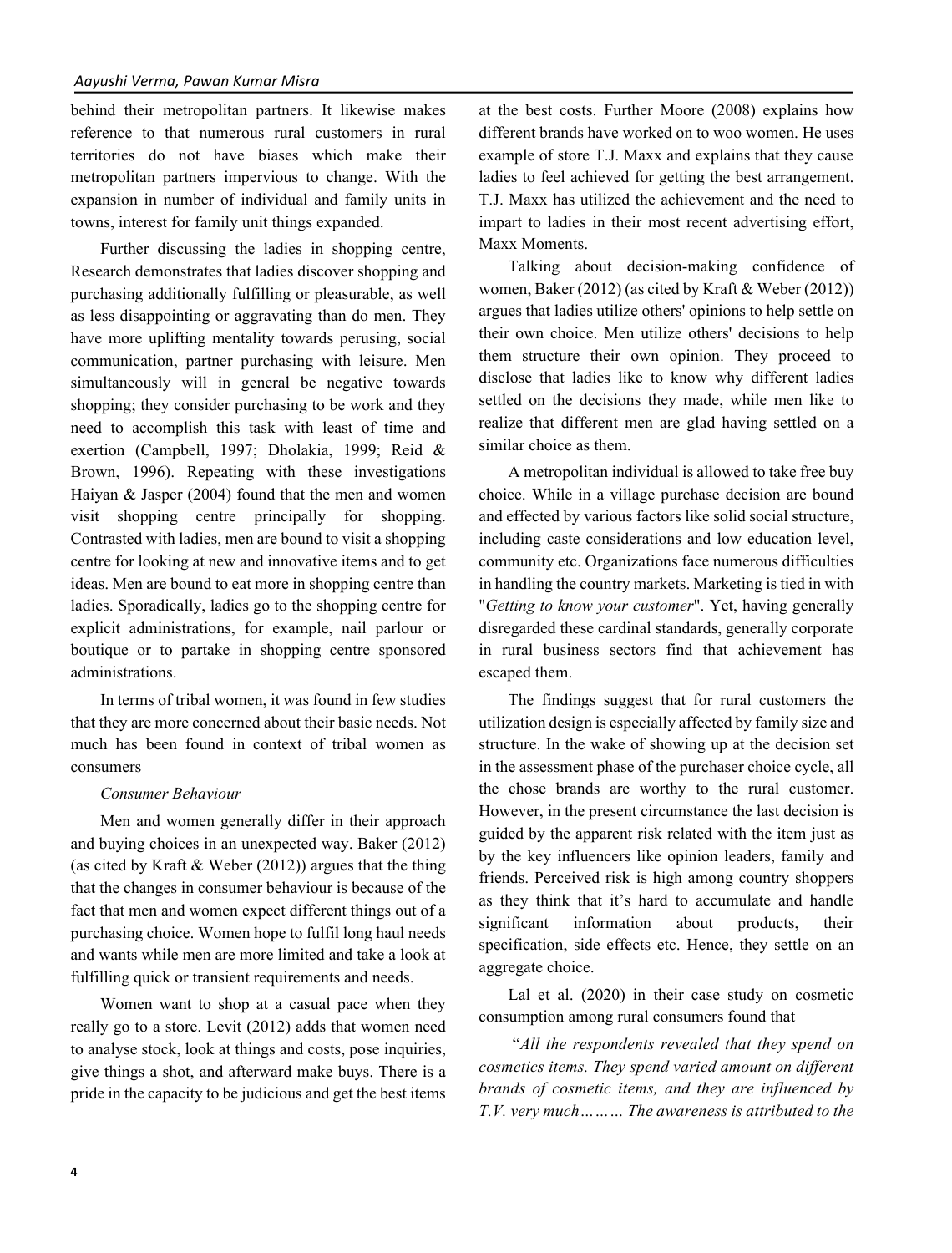*fact that, rural people also exposed to TV and its commodities. TV has become one of important item in their household. Though their major occupation is labour, they are able to expose themselves to TV & its commercials many popular brands are being purchased by them. This may be due to nearness to urban localities, rural youth frequenting to towns, cities for various purposes etc. this led to rapid understanding of brands and their uses. Most of the rural youth are favouring to use popular brands as far as the cosmetic items are concerned. We cannot underestimate about the capability of rural people regarding purchase of cosmetic items. Though they have got meagre income also; they are trying to use popular brands of cosmetic items and would like to show themselves as modern. This trend is catching up fastly in many rural areas*" (Lal et al., 2020)*.*

Sivanesan (2014) in his examination, where he analysed impacts of promotion and advertisement on rural and urban customers, he found that Majority of the rural purchasers feels advertisements instigate to purchase items for pleasure despite the fact that don't need it. Larger part of metropolitan shoppers feels because of advertisements family altogether decides what products are to be bought. Larger part of the rural shoppers feels nature of item is on a par with anticipated from promotions. Dominant part of the urban shoppers feels advertisements sway the brand picture. Lion's share of the metropolitan shoppers feels to buy the item based on brand name.—the study also tried to analyse advertisement in terms of gender in both urban and rural sphere and he found no significant effect in terms of gender differences.

Focussing on rural women consumer behaviour Sivanesan (2014) argued

"*They have played multiple roles in rural markets because they not only buy for themselves but also for their family and for their business and other purposes. The beauty IS that they are very loyal customers if once the marketers are able to satisfy their needs and wants by providing the best service, qualitative products at a low price. Low price is an important factor for rural women because they are better money savers than men*" (Sivanesan, 2014).

# *Products*

Product is the key element in the market. It satisfies the necessities and needs of the objective purchaser. An product as characterized by Armstrong & Kotler (2005) as anything that can be offered to a business opportunity for consideration, procurement, use, or utilization that may fulfil a need or demand .

In market, there are many brands which are typically situated for a particular gender. Furthermore, advertisements of these products, convince consumers to appropriate these brands to express their gender.

Echoing with the above observation, Avery (2012) explained:

*"Gendered brands contain either masculine or feminine identity meanings that are socially shared among members of a culture. We adorn our gender displays with these brands as tangible markers; gendered brands help materialize gender, enlivening who we are as men or women*" (Avery, 2012).

Fischer & Gainer (1994) ascribed this phenomenon to social and cultural practices that impact the cultural sexual orientation request and, likewise, customer reactions to item gender bending.

One of the main instances of gendered items are fairness creams. In India, the pioneer brand in the reasonable cream classification, 'fair and Lovely', was created in 1975 and acquainted with the market in 1978 by Hindustan unilever fast growing merchandise company. It is fascinating that fairness creams for men had been made just about 30 years after the presentation of the primary brand of fairness cream. Not just in cosmetics items even in automobiles, there are sex inclinations for bikes range, that is centred around female riders only and the Scooty turned into an equivalent word for pretty much every programmed bike for quite a long time. From that point onward, Hero presented its femaleexplicit bike the *Pleasure* that turned out to be extremely mainstream soon in light of its slogan "*Why Should Boys Have All the Fun*". Now, the majority of the makers in India offer bikes explicitly situated for female riders.

Further the investigation of Lal et al. (2020), uncovered that individuals in rural regions have a lot of mindfulness about cosmetics in a few and specifically cleansers, fairness creams, bath soaps, powders,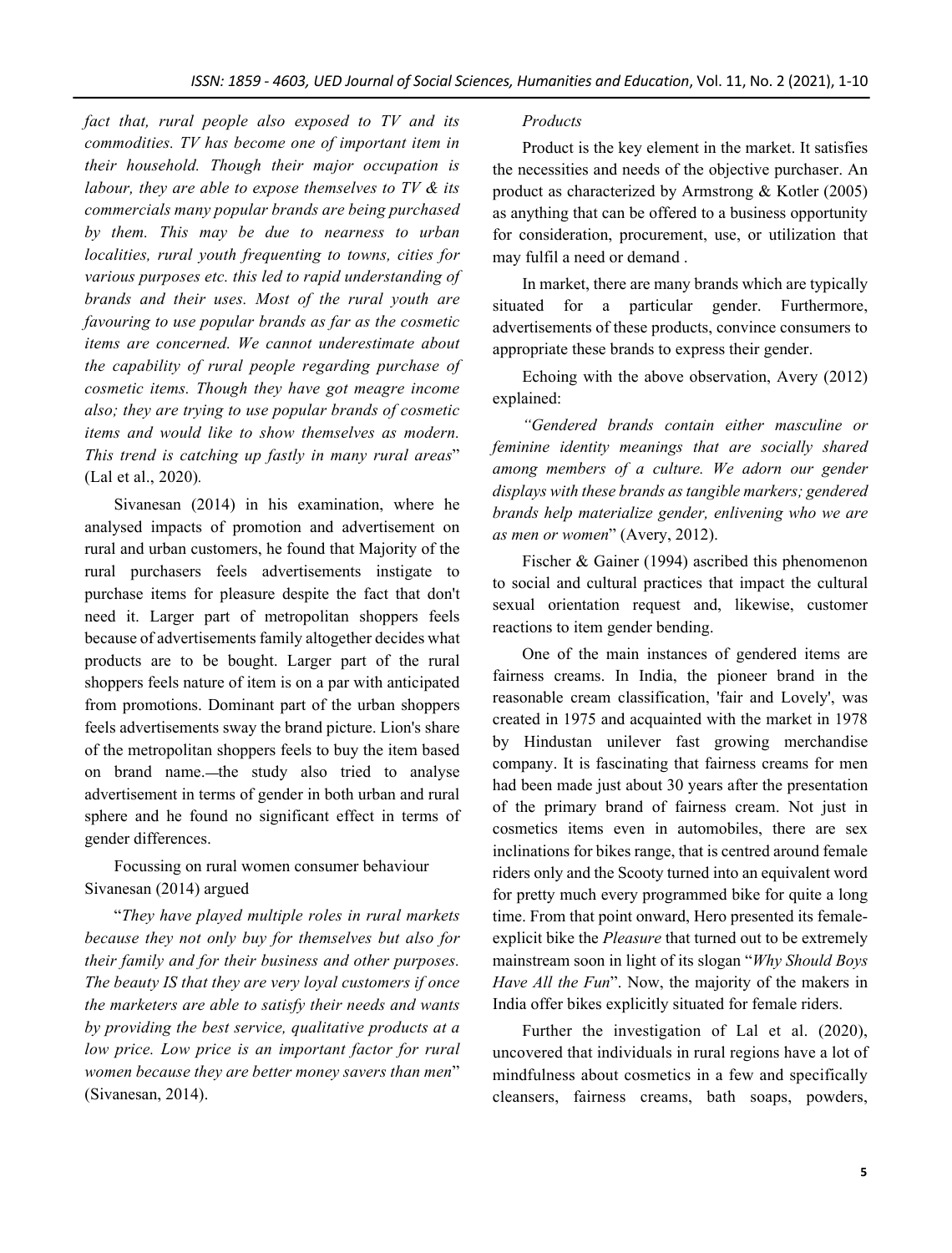shampoos. Of the distinctive cosmetics, they mostly spend on cleansers, shampoos, bath powders and fairness creams.

"*Of soaps, they use different brands and santoor soap tops the list with 50% followed by lifebuoy (20%) Rexona (14%) and Lux with 5% as far as fairness creams is concerned fair & lovely is used by 66% respondents and regarding talcum powders 54% use Ponds talcum powder. As far as shampoo is considered clinic plus shampoo is most favored among the respondents with 35% said they use clinic plus shampoo"* (Lal et al., 2020).

In country and ancestral market, one intriguing perception was that ladies' purchasers didn't wear bangles themselves, yet the merchants caused them wear the bangles. Curiously, when the new bangles were put on a lady's hand, the merchant broke the old bangles.

Also found in few studies, a contrast in rural and urban sphere, in context of awareness of menstruation and use of sanitary pads. Though women in rural market are very much aware and informed about cosmetic items. They try to use these products in the best manner they can but still using and asking shopkeeper for *whisper, sofy ….* Is considered a taboo.

A study of Paria et al. (2014) comparing urban and rural area in West Bengal, in terms of awareness about menstruation and use of sanitary pads they found

"*Only 37.52% girls were aware of menstruation prior to attainment of menarche. The difference in the awareness regarding menstruation in urban and rural area was highly significant. Only 36% girls in the urban and 54.88% girls in the rural area used homemade sanitary pads and reused the same in the subsequent period. Satisfactory Cleaning of external genitalia was practiced by only 47.63% of the urban and 37.96% of the rural girls"* (Paria et al., 2014).

Moving ahead contradicting to some extent, a study of Chatterjee (2020) describes how girls in urban slums are still victim of these taboos

*"Girls living in the slum are more aware about menstrual hygiene than they were 4 or 5 years ago. But there are many families with no or little education; cultural taboos remain", says 18-year-old Sonam Sahu, a peer educator with Protsahan India Foundation, a nonprofit organisation working with at-risk adolescent girls* 

*in slum areas of Uttam Nagar in Delhi. Sanitary pads may be available but not everyone knows how to use them correctly and dispose of them safely, and not everyone is vigilant about hand-washing (…). But shame surrounding menstruation deters girls from hanging up their washed cloth pads in the sun. "They don't always wash it properly or dry it in the sun, leading to infections", Sahu told The Lancet Child & Adolescent Health*" (Chatterjee, 2020).

#### *Labour Market*

Occupational and industry segregation of men and women is one of the leading components of gender gaps in earnings – and these have been widely documented. As jobs in different sectors offer different arrays of job security, earnings stability and working conditions, systematic gender differences in preferences for risk and competition have the potential to shape gaps in earnings through job sorting behaviour.

Tribal for the most part relies upon agribusiness development; shifting cultivation is widely practised among tribals', and they additionally gather minor forest produce, raising of creatures, chasing, making bamboo items and labour works. The tribal ladies' carries on their life shoulders to bear on equivalent with the guys partaking in all the work. The majority of the tribal men drink nation alcohol (*gudumba*) and drink, however seldom, they take packaged alcohol. The vast majority of the tribal males and females smoke and bite tobacco, *gutkha*, *pan* and so on. They live far away from the towns and furthermore they don't have legitimate transportation and advertising offices to their towns. Along these lines, they totally rely upon weekly showcases for selling and purchasing of wares and furthermore social association. In this way, weekly showcases are more basic to tribals' life for their selling and purchasing of items. The weekly market has been created for giving occasions to the rural individuals to arrange their produce and to fulfil their limited demands.

By and large tribals' visit *shanthas* alongside companion, since females have better thoughts on homegrown prerequisites and better bar gainer's. Typically, tribal purchase and sell their produce at bargaining cost.

Meghalaya, in contrast to other Indian states, follows a matrilineal framework. Being a maternal state,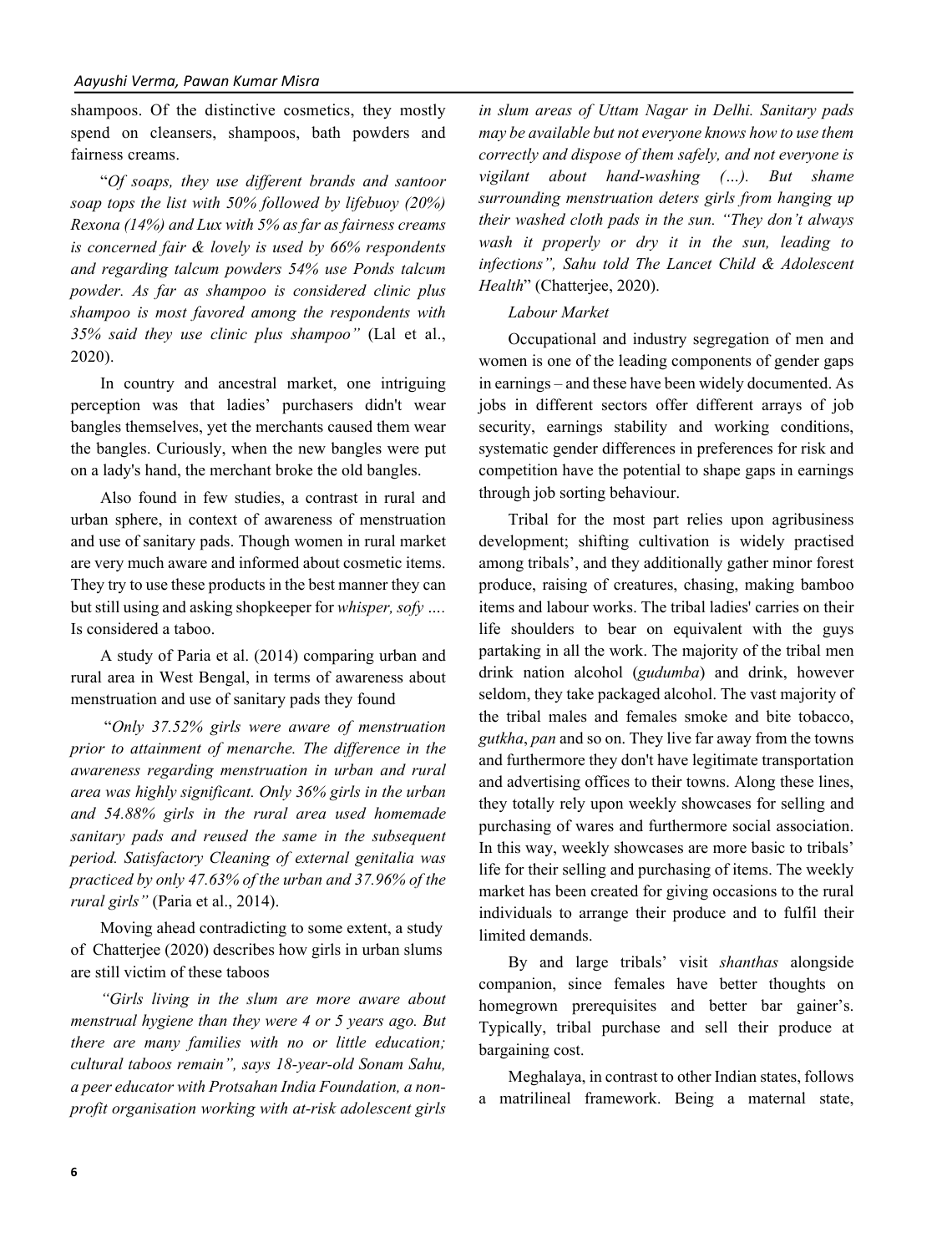Meghalaya has consistently given more capacity to ladies. The Lewduh market is simply one more model. Ladies in this market sell intriguing leafy foods, nearby flavors, nuts, clothes and then some. There's a part in the market exclusively committed to recycled garments. You'll additionally get enriching handmade bamboo bowls of changed plans in the paths of Lewduh. That is not all. You ought to get back a portion of the extraordinary privately developed flavours of Shillong as they are known to deliver an incredible flavour to your food. You can get from turmeric, bean stew powder, pepper powder, meat masala and that's just the beginning. Aside from these, the slim handwoven wraps with tribal themes on them will get your attention.

On the off chance that ladies control a significant part of the customary business sectors like Iewduh or Bara Bazar in Shillong, they hold all out order somewhere else in the district. For example, Khwairamband Nupi Keithel in the Manipur capital Imphal is Asia's second biggest all-ladies market. Aside from being a significant market of vegetables, garments and utensils, this is a living exhibition hall of ladies' way of life and their set of experiences of battle in Manipur. Women from different plain and hill tribes of Assam are significant parts in conventional '*haats*' or markets that are generally weekly or fortnightly. It is here that customers come searching for natural and organic food.

In what can be portrayed as a ground-breaking achievement of local business enthusiasm, a gathering of tribal ladies, who are generally school dropout from north Chhattisgarh, have teamed up with India's driving internet business commercial centre Amazon.in to sell their rural line of true eco-accommodating items on the web.

While examining women in labour force in urban sphere, it is evident in study of Hochschild, (1983) as cited in Pettinger (2005).

"*With the growth of larger organizations calling for skills in personal relations, the womanly art of status enhancement and the emotion work that it requires has been made more public, more systematized and more standardized*" (Pettinger, 2005).

Retail establishments have been demonstrated to be significant new open spaces for working class ladies (Wolff, 1985) and looking for products itself a feminized recreation action (Laermans, 1993), with the job of ladies

as buyers turning into an expanding part of public talks (Hilton, 2002). Be that as it may, the contemporary exploration talk about more degree of female support as far as deals young lady. Chain-store associations prepare the gendered properties of the prevalently youthful deals collaborators' real credits and certain components of their social capital. The stylish work that they perform contrasts between stores selling an alternate style of design garments item (Pettinger, 2005).

For example, the brands or stores dealing with traditional outfit such as *Meena Bazaar,* sales girls are in well plaited sarees while in stores with western outfits, one will find these sales girls in western uniforms.

# **4. Result and Discussion**

This study while examining two binary contrast in three different types of markets found how all the three markets are evolving at their respective pace. While analysing different investigations it was found that gender plays a very significant role when we talk about their participation in markets. In different studies we found that there was a significant difference how both genders participate as consumers and sellers in three different types of markets covered. While talking about shopping motives and consumer behaviour, as a consumer, highest participation of women is in shopping mall than the other two markets. Women in shopping mall go for informed decisions, they check whether a product has a value for price or not. In contrast to this, not much has been found in context of tribal women as consumers. Rural women consumer, in recent years, has a lot expanded their needs beyond basic ones. Unlike shopping mall crowd, they don't prefer too much of brands, hence these markets are flooded with fake brands. Though rural market represents a big share in national income, still is bound by various taboos when it comes to the health and hygiene of women. Though rural women expanded their wants in terms of branded cosmetics but still using cotton cloths during mensuration.

The examination additionally focussed on how even the items are gendered. There are various items for two unique sexes in market. Hollard in his examination contends that organizations regularly accept that they need to market to ladies so contrastingly that they attempt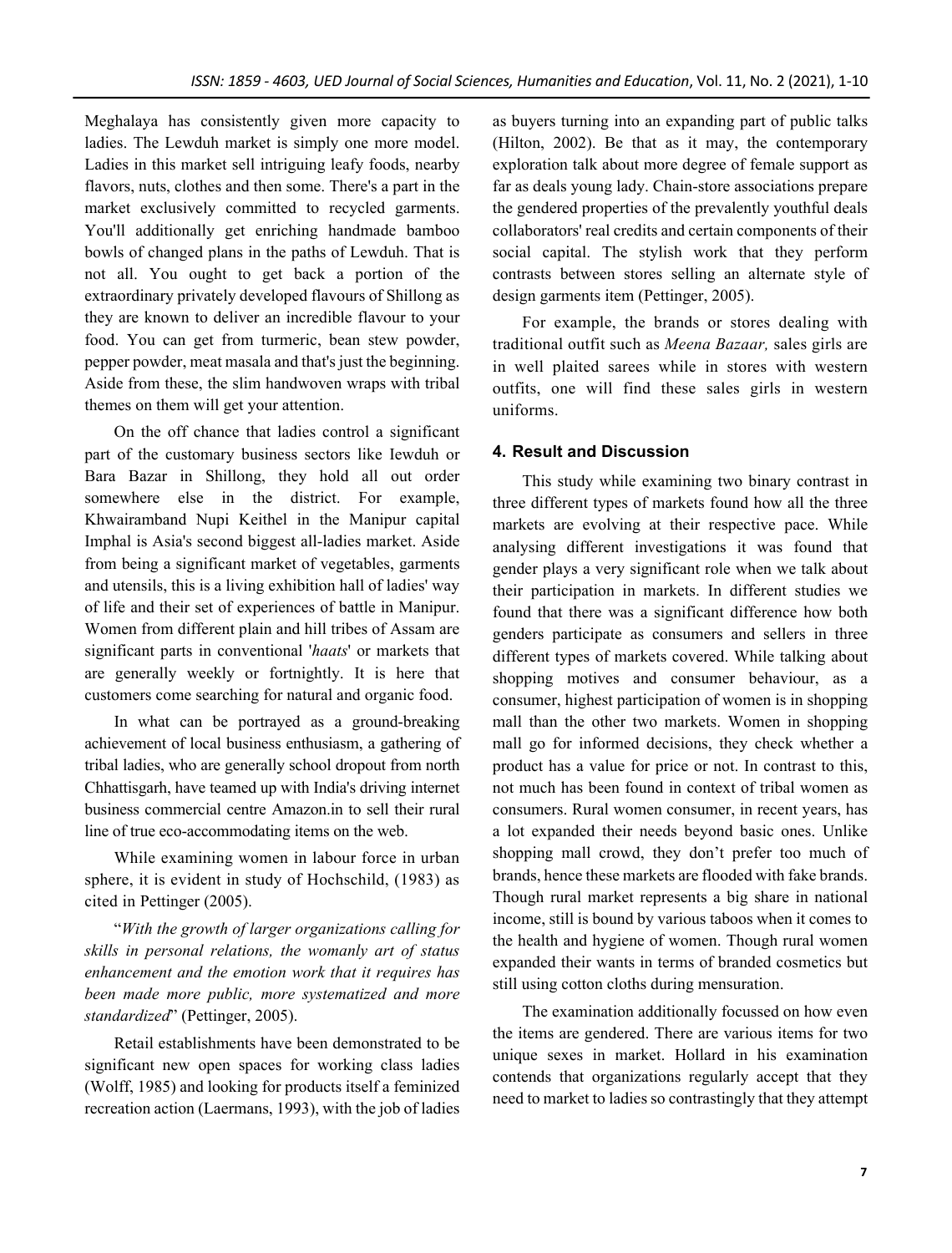to make a completely discrete brand to arrive at ladies. This frequently reverse discharges on the organization and further distances ladies from the brand, as they will in general water down the message and the item. It can likewise estrange men as they feminize the item. Showcasing to ladies when done effectively is a shrewd all-around promoting technique. Successful advertising to ladies is tied in with setting elevated requirements and reliably conveying on your guarantees Amidst these gendered products, there is an advent of a new phenomenon and that is 'unisex', a product which can be used by both the genders.

While explain gendered roles in all the three types of market in labour force, it was evident that the women in tribal market are much more empowered and hold a prominent position as compared to the women in labour force in shopping mall.

#### **5. Conclusion**

From the present study it is revealed that in India, there are different sets of shopping motives and consumer behaviour in different sets of markets. To cater a large section of i.e appox half of the population, brands feminise themselves to expand and consolidate their reach, on the other hand we saw that women are objectified as salesgirls. This paper tried to understand the intersection of market and gender and tried to explore many areas. Discussing the restrictions, this paper just covers the consumption pattern example of various genders from an expansive perspective. This can be additionally explained on premise of different boundaries like class, age, income, religion and so on among two genders. Further examination additionally didn't focus on the third gender for example transgenders. Likewise, this investigation depends on around 38 journal articles, a significantly more complete examination and correlation is conceivable covering other revealed ones, thus these discoveries can't be summed up. This investigation additionally doesn't have any experimental information. Portrayal of ladies as purchasers are discovered clearly in numerous investigations in metropolitan and country circle. However, relatively few investigations discovered analysing ancestral ladies as shoppers. There is a wide extent of future investigation here. It will be very interesting into study in future exploration, that whether products are also gendered in tribal market or not.

#### **References**

- Alreck, P., & Settle, R. (2002). Gender effects on Internet, catalogue and store shopping. *Journal of Database Marketing*, *9*, 150-162. https://doi.org/ 10.1057/palgrave.jdm.3240071
- Armstrong, G., & Kotler, P. (2005). *Marketing: An introduction*. Pearson/Prentice Hall.
- Avery, J. (2012). Defending the markers of masculinity: Consumer resistance to brand gender-bending. *International Journal of Research in Marketing*, *29*(4), 322-336. https://doi.org/10.1016/j.ijresmar. 2012.04.005
- Awalia, H. (2017). Hyperreality on Onlineshop: Shopaholic Generation in Indonesia. *Jurnal Komunikasi Profesional*, *1*(1), 73-91. https://doi. org/10.25139/jkp.v1i2.423
- Babin, B. J., & Boles, J. S. (1998). Employee behavior in a service environment: A model and test of potential differences between men and women. *Journal of Marketing*, *62*(2), 77-91. https://doi.org /10.2307/1252162
- Boas, F. (1941). Race, Language and Culture. *Science Education*, *25*(5), 296. https://doi.org/10.1002/ sce.3730250539
- Campbell, C. (1997). Shopping, pleasure and the sex war. In P. Falk & C. Campbell, *The Shopping Experience?* (pp. 166-176).
- Chakraborty, P. (2018). Social Impact of Cock Fight: The Study among the Santals. *Research Journal of Humanities and Social Sciences*, *9*, 754-758. https://doi.org/10.5958/2321-5828.2018.00126.2
- Chatterjee, P. (2020). Improving menstrual hygiene among adolescent girls in India. *The Lancet Child & Adolescent Health*, *4*(6), 422-423. https://doi.org/10.1016/S2352-4642(20)30142-5
- Das, S. (2018). *Rural Market and Marketing*. *8*, 5144- 5170.
- Dholakia, R. R. (1999). Going shopping: Key determinants of shopping behaviors and motivations. *International Journal of Retail &*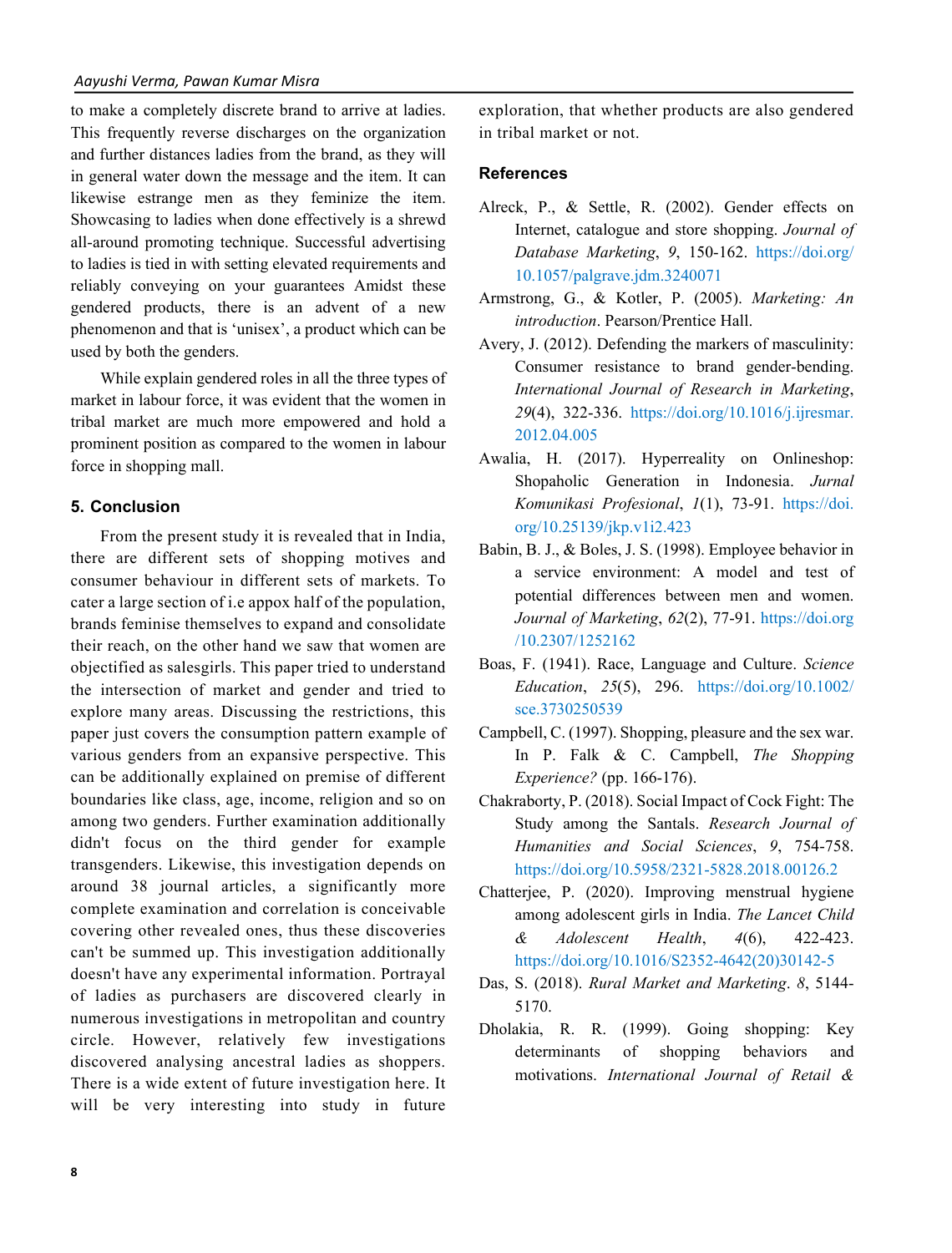*Distribution Management*, *27*(4), 154-165. https://doi.org/10.1108/09590559910268499

- Fischer, E., & Gainer, B. (1994). Masculinity and the consumption of organized sports. In A. Costa, *Gender issues and consumer behavior* (84-103). SAGE Publications.
- Haiyan, H., & Jasper, C. R. (2004). Men and Women: A Comparison of Shopping Mall Behavior. *Journal of Shopping Center Research*, *11*, 113-123.
- Heermann, T. (2010, February 14). *4 Gender Differences in Marketing Approach*. Market It Write. https://www.marketitwrite.com/4-genderdifferences-in-marketing-approach/
- Hilton, M. (2002). The Female Consumer and the Politics of Consumption in Twentieth-Century Britain. *The Historical Journal*, *45*(1), 103-128.
- Holland, T. A. (2006, February 22). *7 Powerful Insights for Marketing to Women*. StartupNation. https://startupnation.com/start-your-business/planyour-business/marketing-to-women/
- Jha, M. (2013). *A study on the rural consumer buying behaviour in Bihar*. *2*(2), 172-182.
- Kaiser, E. (2019). *Chhattisgarh tribal women sell organic products online, strike gold*. The New Indian Express. https://www.newindianexpress. com/nation/2019/sep/08/chhattisgarhs-tribalwomen-cooperative-collaborates-with-amazonindia-2030671.html
- Kar, S. S., & Kumar, D. (2008). Marketing to Indian Rural Women: Challenge, Opportunity and Strategy. *Management and Labour Studies*, *33*(3), 396-409.

https://doi.org/10.1177/0258042X0803300306

- Karmakar, R. (2006, December 13). *Women are market forces*. Hindustan Times. https://www.hindust antimes.com/india/women-are-marketforces/story-o92uVtwUtWE91FnQZdDRpJ.html
- Kraft, H., & Weber, J. M. (2012). A Look at Gender Differences and Marketing Implications. *Undefined*, *3*(21), 247-253.
- Laermans, R. (1993). Learning to Consume: Early Department Stores and the Shaping of the Modern Consumer Culture (1860-1914). *Theory, Culture &*

*Society*, *10*(4), 79-102. https://doi.org/10.1177/ 026327693010004005

- Lal, B. S., Sreeranga, N., & Kavitha, G. (2020). *Spending Pattern on Cosmetic Products in Rural Areas: A Case Study*. *10*, 1-6.
- Levit, M. (2012). *The Difference Between Men and Women*. http://www.evancarmichael.com/Branding/69/The

-Difference-Between-Men-and-Women.html

- Lunt, P. K., & Livingstone, S. (1992). *Mass consumption and personal identity: Everyday economic experience*. Open University Press. http://mcgrawhill.co.uk/openup/
- McCrohan, D. (2011). *India's Tribal village market*. BBC Travel. http://www.bbc.com/travel/story/2 0110624-the-village-markets-with-a-tribal-twist
- Moore, R. J. (2008). *He Said, She Said: Marketing to the Sexes*. http://dynamicgraphics.com/dgm/Article/ 28851/index.html
- Okoroafo, S. C., Koh, A. C., & Gammoh, B. S. (2010). Gender Differences in Perceptions of the Marketing Stimuli of Family Owned Businesses (FOBs). *Undefined*. https://www.semanticscholar.org/ paper/Gender-Differences-in-Perceptions-of-the-Marketing-Okoroafo-Koh/ce8ea05ebfb1bd65e274 99010fd718e9cfbf2366
- Paria, B., Bhattacharyya, A., & Das, S. (2014). A comparative study on menstrual hygiene among urban and rural adolescent girls of West Bengal. *Journal of Family Medicine and Primary Care*, *3*(4), 413. https://doi.org/10.4103/2249-4863. 148131
- Pettinger, L. (2005). Gendered Work Meets Gendered Goods: Selling and Service in Clothing Retail. *Gender, Work & Organization*, *12*, 460-478. https://doi.org/10.1111/j.1468-0432.2005.00284.x
- Pitt, M., & Musa, Z. N. (2009). Towards defining shopping centres and their management systems. *Journal of Retail & Leisure Property*, *8*(1), 39-55. https://doi.org/10.1057/rlp.2008.25
- Polanyi, K. (1945). *The Great Transformation: The Political and Economic Origins of Our Time* (2nd ed. edition). Gollancz.